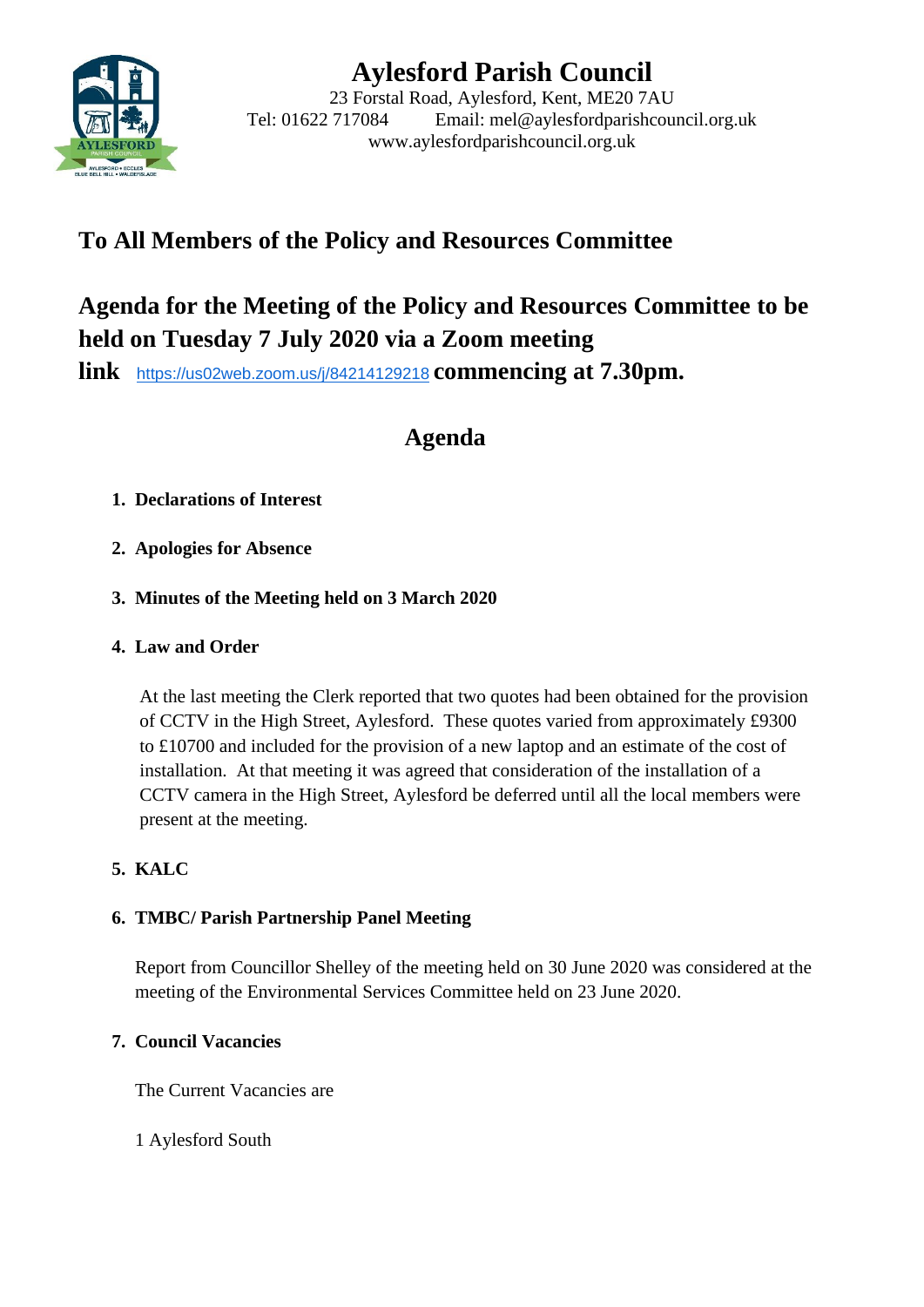#### **8. Public Convenience Review – Aylesford Toilets**

The Clerk wrote to TMBC on 1 April as set out in the attached document.

### **9. Walderslade Baptist Church – Use of Village Hall Grant**

The Walderslade Baptist Church have received quotations for works needed to repair and repaint the external woodwork, windows and doors at the Church. This includes scaffolding at the front for the high apex window. The quotation they wish to proceed with is from a local contractor and the total cost of the work is £2156. The Church have £2000 in their village hall grant which they would wish to use for this work and was also asking if the local members would be happy to make up the shortfall of £156 from their micro grants. If this was split across all Walderslade Members the cost would be £31.20 each.

#### **10. Aylesford FC – Request for Micro Grant Support for Grass Seed**

Currently Aylesford FC undertake the work for repairing the goalmouths at the Forstal Road pitches themselves rather than using the Council's contractor who does the work at the other sites. The cost to the Council if the contractor was to do the work would be £440. In the past the Club have made a request for micro grant support to pay for the grass seed and this has been agreed. They are seeking this support again and the cost of the seed is £209.99 which is less than half of the cost of a contractor.

#### **11. Aylesford Village Community Centre – Claim for Unpaid Water Charges**

The AVCC have made a request to the Council for payment towards the cost of water and wastewater charges since the last payment made in 2012. The Council has always indicated that it is happy to pay its share of these charges and raised this issue with them on many occasions to get this matter resolved but the main problem was the failure of AVCC to produce any supporting paperwork. The Council has now in place a water meter and a system for current payments has been agreed by both parties. It is suggested that the Council agree a resolution to this issue with AVCC, which could be based on the existing agreement.

#### **12. Review of Council Noticeboards, Map Boards and Seats**

The Clerk will update the Committee at the meeting

#### **13. Risk Assessments**

It is a requirement for the Council to consider the Risk Assessments relevant to the services undertaken by the Council each year. This matter was to be reported at the end of the last financial year but due to the Coronavirus pandemic has been delayed until now. A copy of all the Risk Assessments are attached to this Agenda. The Clerk will be happy to respond to any questions at and before the meeting.